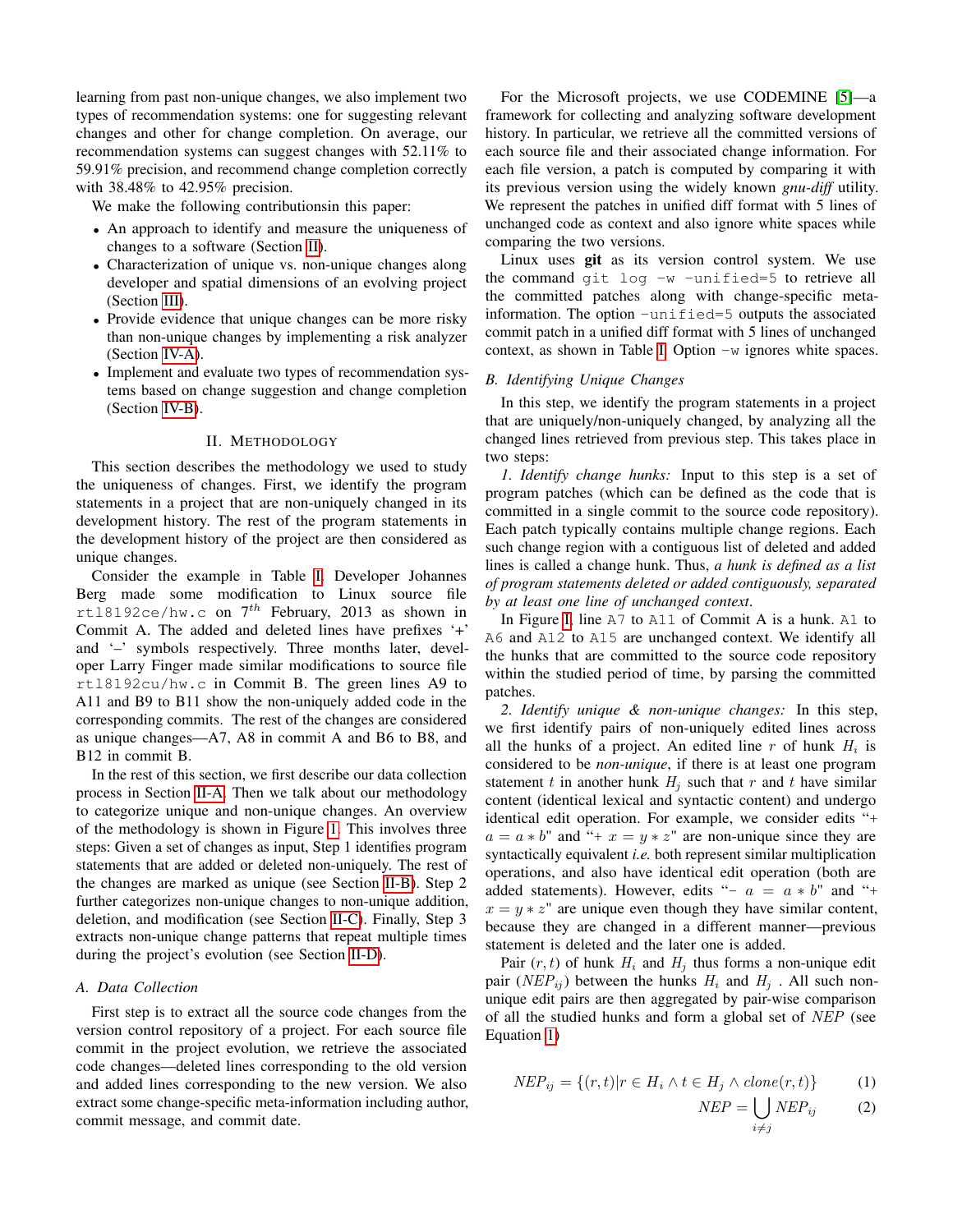<span id="page-2-0"></span>

| Commit A: e1a0c6b3a4b27ed5f21291d0bbee2167ec201ef5<br>src file: /drivers/net/wireless/rtlwifi/rtl8192ce/hw.c<br>developer: Johannes Berg<br>commit date: 2013-02-07<br>Log: mac80211: stop toggling IEEE80211 HT CAP SUP WIDTH 20 40                                                                                                                                                                                                                                                                                                                                                                                                                 | Commit B: 5b8df24e22e0b00b599cb9ae63dbb96e1959be30<br>src file: drivers/net/wireless/rtlwifi/rtl8192cu/hw.c<br>developer: Larry Finger<br>commit date: 2013-05-30<br>Log: rtlwifi: rtl8192cu: Fix problem in connecting to WEP or WPA $(1)$ networks                                                                                                                                                                                                                                                                                                                                                |
|------------------------------------------------------------------------------------------------------------------------------------------------------------------------------------------------------------------------------------------------------------------------------------------------------------------------------------------------------------------------------------------------------------------------------------------------------------------------------------------------------------------------------------------------------------------------------------------------------------------------------------------------------|-----------------------------------------------------------------------------------------------------------------------------------------------------------------------------------------------------------------------------------------------------------------------------------------------------------------------------------------------------------------------------------------------------------------------------------------------------------------------------------------------------------------------------------------------------------------------------------------------------|
| Al. void $rt192ce\_update\_hal\_rate\_mask()$ {<br>A2.<br>$\sim$ $\sim$ $\sim$<br>A3. struct $rtl_hal$ $\ast rtlhal = rtl_hal(rtl_priv(hw));$<br>A4.<br>struct rtl_sta_info *sta_entry = NULL;<br>A5.<br>$\sim$ $\sim$ $\sim$<br>A6. u8 ratr index;<br>A7. - u8 ci_40mhz = $(\text{cap } \& 80211)$ ? 1 : 0;<br>A8.- u8 ci_20mhz = $(\text{cap } \& 80211)$ ? 1 : 0;<br>A9.+ u8 cbw_40mhz = (sbandwidth >= $80211$ ) ? 1 : 0;<br>A10.+ $u8$ cgi_40mhz = cbw_40mhz ? 1 : 0;<br>A11.+ u8 cgi_20mhz = cap & 80211 ? 1 : 0;<br>A12. enum wireless mode wirelessmode = $0$ ;<br>bool shortgi = false;<br>A13.<br>A14.<br>$\sim$ $\sim$ $\sim$<br>$A15.$ } | B1. void rt192cu_update_hal_rate_mask $()$ {<br>$B2. \ldots$<br>B3. struct rtl_phy *rtlphy = $\&$ (rtlpriv ->phy);<br>B4. struct rtl_mac $*mac = rtl_mac(rtl_priv(hw));$<br>$B5. \ldots$<br>$B6 - u8$ ci 40mhz = mac $\rightarrow$ sgi 40;<br>B7.- u8 ci 20mhz = mac->sgi 20;<br>$B8 -$ enum wireless_mode wirelessmode = mac->mode;<br>B9.+ u8 cbw 40mhz = $(bandwidth \ge 80211)$ ? 1 : 0;<br>$B10.+$ u8 cgi_40mhz = curtxbw_40mhz ? 1 : 0;<br>B11.+ u8 cgi_20mhz = cap & 80211 ? 1 : 0;<br>$B12.+$ enum wireless mode wirelessmode = 0;<br>$B13.$ bool shortgi = false;<br>$B14. \ldots$<br>B15. |

TABLE I: Example of non-unique changes adapted from Linux. The deleted and added statements start with '–' and '+' respectively; non-unique changes are marked in green. Lines A9, A10, and A11 are non-uniquely added *w.r.t.* B9, B10, B11 respectively. However, A7 and A8 are unique deletions since it does not resemblance any of the corresponding deleted lines B6, B7 or B8.

*Non-unique Changes* (*NUC*) are a set of edited lines that are present in NEP. The rest of the changes in a project are unique changes. Thus, if  $C$  represents all the changed lines in a project, *Unique Change* (UC ) is a set of edited lines that are present in C but not included in NUC, i.e.,  $UC = C - NUC$ .

In Equation [1,](#page-1-0) similarity (or non-uniqueness) between the edited statements is determined by a function clone. Although there is no precise definition of clone in the literature, it mostly relies on the computation of individual clone detectors. The most common one is textual similarity of two edits. It can also be modeled as *n-gram* similarity [\[11\]](#page-10-0), AST-based similarity [\[23\]](#page-10-1), [\[26\]](#page-10-2), etc. In this work, we consider two edits are *non-unique*, if their contents have identical lexical and syntactic content [\[14\]](#page-10-3) and they are also edited similarly (either both are added or both are deleted).

Step 1 of Figure [1](#page-3-0) summarizes the above stages. It takes five hunks as input. Edits -a2 and +a3 of Hunk\_a are nonunique to -b2 and +b3 of Hunk\_b. Hence,  $NEP_{ab} = {(-a2,-b2)}$ ,  $(+a3, +b3)$ . Likewise, NEP<sub>bc</sub> = {(-b2,-c2), (+b3,+c4)}, NEP<sub>cd</sub>  $= {(-c1,-d1)}$ , and NEP<sub>ad</sub> = { $(+a3,+d2)$ }. Thus, Non-unique Change set  $(NUC) = \{-a2, +a3, -b2, +b3, -c2, +c4, -d1, +d2\}$ . The rest of the changes of the input hunks are unique  $(UC) = \{-a\}$ , +a4, -b1, -c3, -e1, +e2}.

*Implementation:* To detect the NEP, we adapt Repertoire [\[25\]](#page-10-4), a lexical based change analysis tool that identify non-unique changes. The basic steps are as follows:

(1) Repertoire pre-processes the hunks to eliminate diffspecific meta-information such as edit operations and commit dates. Th meta-information is stored in a database for future use.

(2) Using CCFinderX [\[14\]](#page-10-3), a lexical token based clone detection technique, Repertoire determines non-unique code content (clone) between the processed hunks. The output of CCFinderX is a set of line pairs having identical syntax. CCFinderX takes a token threshold as input, that ensures a minimum number of contiguous tokens that has to be nonunique between the cloned regions. In our experiment, we set this token threshold to 50, based on experimental analysis

as discussed in RQ1 in Section [III.](#page-3-1) This ensures at least 50 contiguous tokens (around 7-8 lines) are non-unique in the detected cloned region.

(3) For each identified cloned line pair, Repertoire matches their edit operations. The clone pairs without identical edit operations are eliminated. Repertoire also disregards the clone pairs that has unmodified contexts. The final output is NEP—a set of edit pairs with similar edit content and edit operations. Note that, since CCFInderX outputs clones that have at least 7-8 lines of contiguous non-uniqueness, Repertoire marks only those changes as a non-unique edit pair that either belong to a larger non-unique change, or a small non-unique change that takes place in between two large unchanged contexts, with at least 7-8 lines of similarity. Such a large threshold helps us to focus only on significant non-unique changes and thus avoids unintended clones.

In Table [I,](#page-2-0) Repertoire identifies (A9, B9), (A10, B10), and (A11, B11) are non-uniquely added. The other edits (A7 and A8 in Commit A and B6 to B8 and B12 in Commit B are marked as unique changes.

### <span id="page-2-1"></span>*C. Categorizing Change Uniqueness*

In this step, we further categorize the non-unique changes to non-unique addition, deletion, and modification. Since it is difficult to establish one-to-one correspondence between an added and deleted line, we focus on the code region *i.e.* hunk instead.

**ND: non-unique Deletion.** Between hunks  $(h_i, h_j)$ , if there exists a non-unique edit pair (of 50 tokens in our implementation) where program statements are deleted (possibly with some unchanged context of program statements) in both  $h_i$ and  $h_i$  non-uniquely, but there is no addition of program statements. For example between Hunk\_c and Hunk\_d in Figure [1,](#page-3-0) only c1 is deleted non-uniquely to d1. Thus, Hunk\_c and Hunk\_d is categorized as ND. ND indicates that the code region corresponding to the hunk pair was non-unique before the change. However, after the modification, the non-unique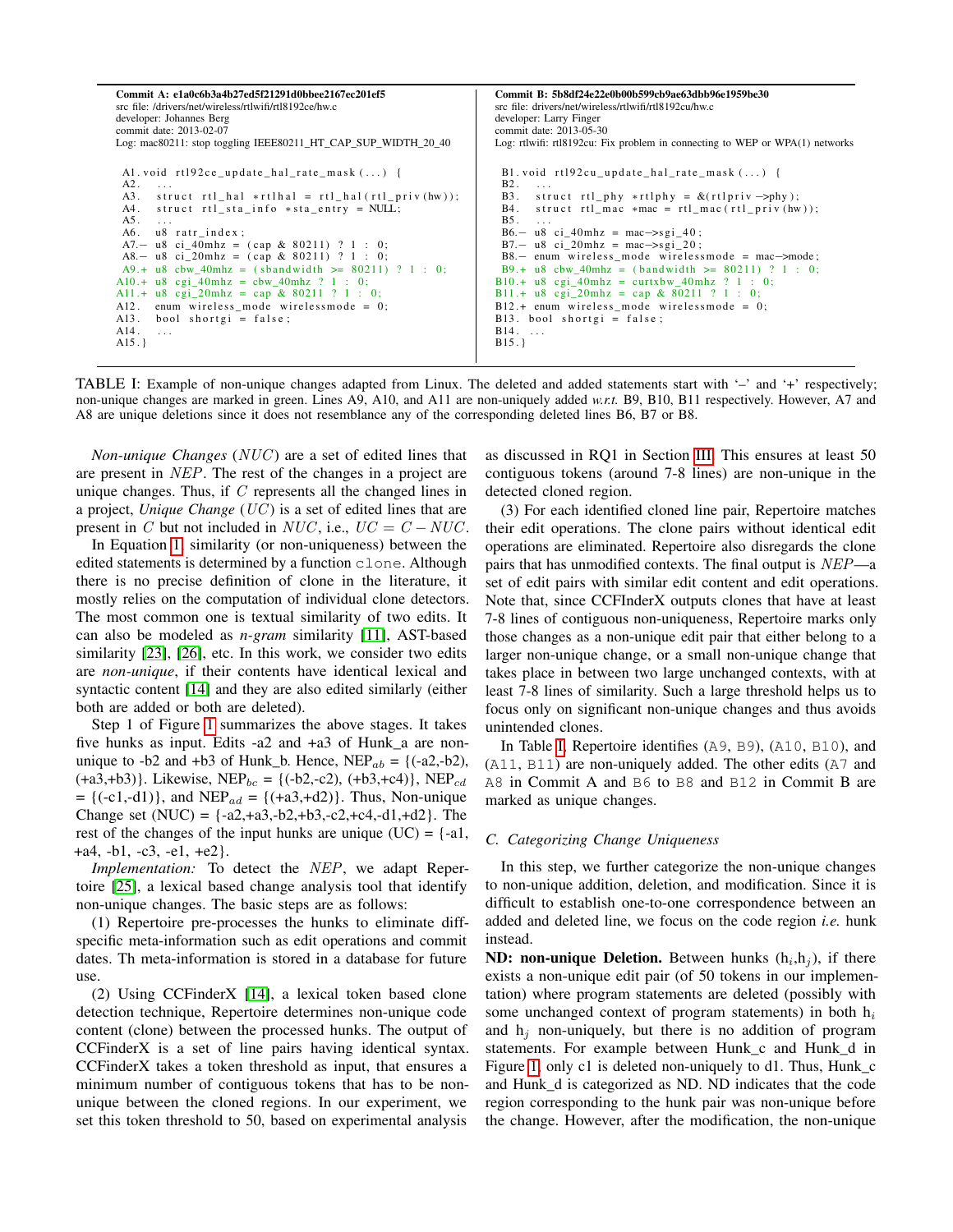<span id="page-3-0"></span>

Fig. 1: Overview of Methodology. Hunk\_a, Hunk\_b, Hunk\_c, Hunk\_d, and Hunk\_e are initial input. The deleted and added lines in each of the hunks are represented by '–' and '+' . Here we assume that, between Hunk\_a and Hunk\_b, line a2 is deleted similarly to b2, and a3 is added similarly to b3. Between Hunk\_b and Hunk\_c, line b2 is deleted similarly to c2, and b3 is added similarly to c4. Likewise, c1 and d1 are similarly deleted, and a3 and d2 are similarly added.

lines were deleted, and the region became unique with respect

to each other, since unique program statements were added. NA: non-unique Addition. Similar to ND, but there is nonunique addition of program statements, but not non-unique deletion. For example hunk pair (Hunk\_a, Hunk\_d) in Figure [1](#page-3-0) shows NA non-uniqueness since only a3 is added non-uniquely to d2. NA indicates two non-identical code region became non-unique after the modifications.

NM: non-unique Modification. Since a modification can be represented as a deletion in the old version and an addition in the new version, NM between two hunks indicates at least one non-unique edit pair between the two hunks is added and at least one non-unique edit pair is deleted. Consider the hunk pair (Hunk\_a, Hunk\_b) in Figure [1:](#page-3-0) a2 and b2 are non-unique deletion while a3 and b3 are non-unique addition. Thus, (Hunk\_a, Hunk\_b) belongs to NM. Likewise, (Hunk\_b, Hunk\_c) is NM. NM signifies the corresponding code region of the hunk pair was non-unique before, and even after the modification they remain non-unique.

A hunk is *Unique*, if all of its changes belong to the unique changed set  $(UC)$ , i.e., none of its edits resemble other edits across all the studied hunks. In Figure [1,](#page-3-0) Hunk\_e is unique since its edits -e1, +e2 are not similar to any of the changes.

Such fine grained categorization of hunk uniqueness shows how uniquely similar code evolve over time, similar to tracking clone geneology [\[16\]](#page-10-5). For example, the code regions corresponding to Commit A and Commit B in Figure [I](#page-2-0) were unique initially, but after the addition they become non-unique (NA). In this case, with time unique code becomes non-unique.

#### <span id="page-3-2"></span>*D. Extracting Non-unique Patterns*

As shown in Figure [I,](#page-2-0) program statements are often changed non-uniquely. Some of these non-unique changes always occur together to form a *non-unique pattern*. For example, all the three edits A9, A10, A11 of Commit A in Figure [I](#page-2-0) repeat in Commit B as B9, B10, B11; thus showing a repeated change pattern. In this step, we extract such non-unique patterns from the non-unique hunks. Later, to build recommendation system in Section [IV-B,](#page-7-0) we use these patterns as common change template.

If a list of edited lines  $E_i$  of hunk  $h_i$  is non-unique to a list of edits  $E_j$  of hunk  $h_j$ , a *Non-unique Pattern* (*NP*<sub>ij</sub>) exists between hunks  $h_i$  and  $h_j$ .  $E_i$  and  $E_j$  represent the *signature* of  $RP_{ij}$  corresponding to hunks  $h_i$  and  $h_j$  respectively. For example, in Step 3 of Figure [1,](#page-3-0) edits [-a2, +a3] of Hunk\_a are similar to [-b2, +b3] of Hunk\_b; Thus, they form a repetitive pattern  $NP_{ab} = \{[-a2, +a3], [-b2, +b3]\},\$  where  $[-a2, +a3]$ is the signature of  $NP_{ab}$  for Hunk\_a, and [-b2, +b3] is the signature of  $NP_{ab}$  for Hunk\_b.

A change pattern may be repeated across multiple hunks. If hunk  $h_i$  shares a non-unique pattern with hunk  $h_j$  and hunk  $h_k$  with identical signature, they are merged to form a single non-unique pattern  $NP_{ijk}$ .  $NP_{abc} = \{[-a2, +a3], [-b2, +b3],$ [-c2,+c4]} is a non-unique pattern extracted from Hunk\_a, Hunk\_b, Hunk\_c, as shown in Step 3 of Figure [1.](#page-3-0)

This reduces to a maximal clique problem for a graph formed by non-unique hunk pairs. We adapted Carraghan *et al.*'s algorithm of maximal clique solving problem [\[2\]](#page-9-0) to detect the non-unique patterns.

### III. CHARACTERISTICS STUDY

### <span id="page-3-1"></span>*Study Subject*

In this study, we analyzed uniqueness of changes in both open and closed source software development. We studied the evolution of proprietary projects A and B from Microsoft, and a large scale open source software, Linux 3.0 (see Table [II\)](#page-4-0). Project A and Linux are written in C, and Project B is written in C++. We analyze the changes made in the source files (.c, .cpp etc.), ignoring the interface declarations in the header files (.h), documentation etc.

First, from the version control system of a project we retrieve all the file commits that are made within the studied period (2011-05-19 to 2013-08-29). Next, we classify the changes associated with the commits into two categories: unique and non-unique. In total, we studied more than 17 million lines of changes in all the three projects in their two plus years of parallel evolution history. Around six thousand developers contributed those changes.

<span id="page-3-3"></span>Prior to analyzing properties of unique and non-unique changes, we begin with a straightforward question that checks the proportion of unique and non-unique changes in a project, namely: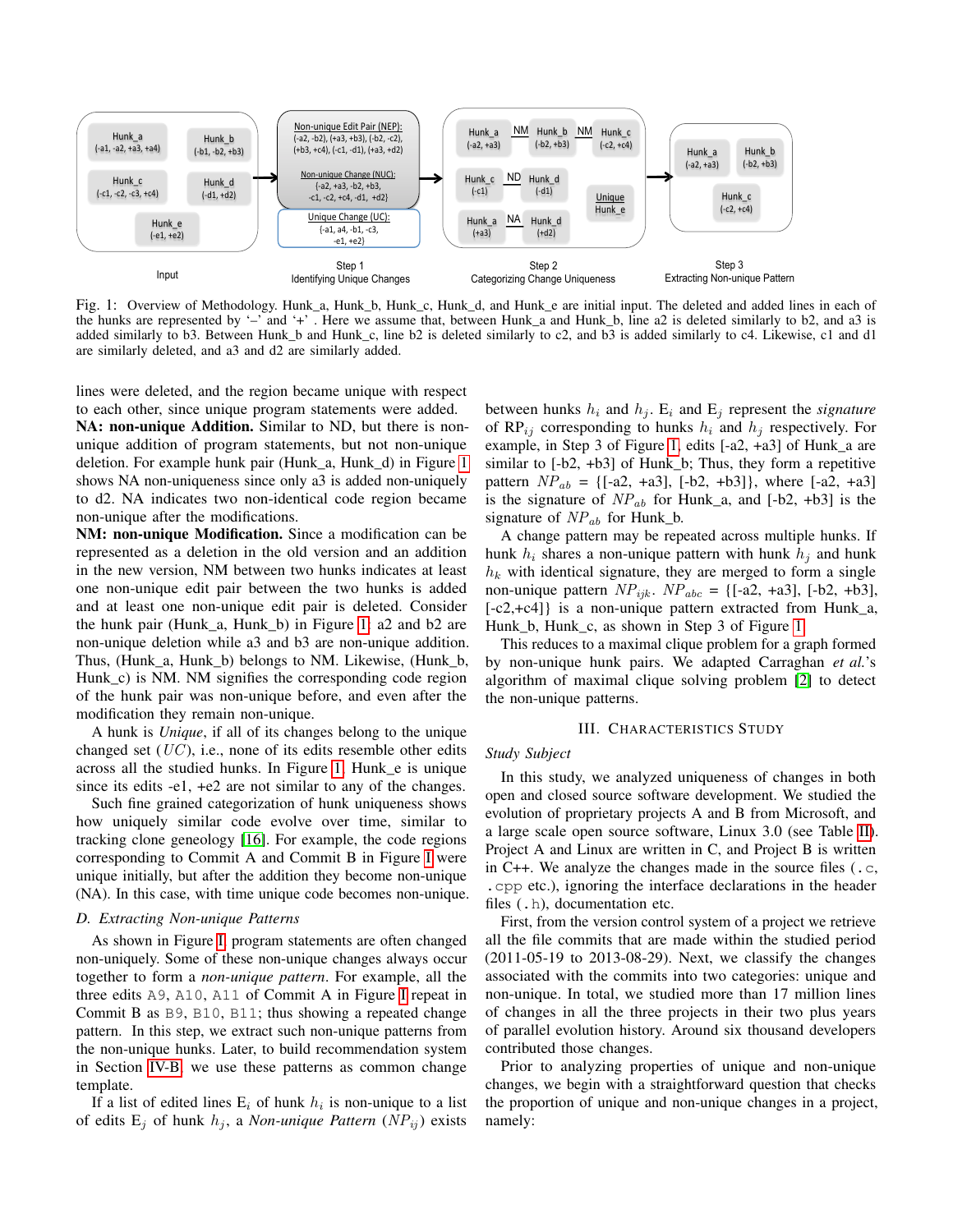<span id="page-4-0"></span>

| Project A<br>Total number of changed files<br>Number of File Commits<br>Number of Changed Lines<br>Number of Hunks<br>Development Period<br>Number of Developers | 2485<br>6264<br>364737<br>50102<br>2010-12-03 to 2013-06-03<br>289         |
|------------------------------------------------------------------------------------------------------------------------------------------------------------------|----------------------------------------------------------------------------|
| Project B<br>Total number of changed files<br>Number of File Commits<br>Number of Changed Lines<br>Number of Hunks<br>Development Period<br>Number of Developers | 56803<br>227844<br>12864319<br>1854666<br>2010-11-30 to 2013-06-11<br>1338 |
| Linux 3.0<br>Total number of changed files<br>Number of File Commits<br>Number of Changed Lines<br>Number of Hunks<br>Development Period<br>Number of Developers | 17695<br>166749<br>4623333<br>798399<br>2011-05-19 to 2013-08-29<br>4216   |

TABLE II: Study Subject

RQ1. What is the extent of unique changes?

<span id="page-4-1"></span>



Figure [2](#page-4-1) shows the extent of uniquely added and deleted lines with a varying token threshold (10 to 100), in Linux. Note that a threshold represents minimum number of contiguous tokens that need to be similar between two cloned regions. At threshold 10 (around 1-2 lines), 70.81% of changed lines is unique, while at threshold 100 (around 16-20 lines), 93.61% changed lines are unique. The median and average of uniquely changed lines are 88.38% and 85.61% respectively, which is also achieved at threshold 50. Thus, uniqueness increases with the increase of token threshold for both added and deleted lines.

Since, source code in general lacks uniqueness [\[8\]](#page-10-6), nonunique changes detected at a very low threshold like 10 may simply detect changes caused by program construct, for example an addition of a for loop. In contrast, if the threshold size is set to a very high value, we might ignore some important non-unique changes that developers introduce in purpose. This leads us to choose a middle ground—threshold 50 for the rest of our experiment. A non-unique change at threshold 50 means that there are at least 7 to 8 non-unique lines. These 7 - 8 lines can be either a large non-unique change or a small non-unique change with unchanged context above and below the change also being non-unique. Table [III](#page-4-2) shows the extent of uniquely changed lines for all the studied projects

<span id="page-4-2"></span>at token threshold 50. Project B shows maximum non-unique changes (three million lines) over its entire evolution period.

| Changed Lines (LOC) |            |        |            |  |
|---------------------|------------|--------|------------|--|
|                     | Total      | Unique | Non-Unique |  |
| Project A           | 364,737    | 82.77% | 17.44%     |  |
| Project B           | 12,864,319 | 74.82% | 25.18%     |  |
| Linux               | 4,623,333  | 87.41% | 12.59%     |  |

TABLE III: Extent of Uniquely Changed Lines (with a token threshold of 50)

Now that we have seen the extent of non-unique changed lines in a project - 12% to 25%, we would like to shed light on their evolutionary pattern, *i.e.* whether they are added, deleted, or modified non-uniquely. Since it is difficult to identify mapping between individual added and deleted lines, we focus on added and deleted region (*i.e.* hunk), as discussed in Section [II-C.](#page-2-1) Table [IV](#page-4-3) shows the distribution of hunk uniqueness across projects. In projects A and B, non-unique addition dominates significantly (82% and 71%), while nonunique deletion and modification share similar proportion. In Linux, all the three categories are in the same range (30% to  $34\%$ ).

<span id="page-4-3"></span>

|           | non-unique<br>addition | non-unique<br>deletion | non-unique<br>modification |
|-----------|------------------------|------------------------|----------------------------|
| Project A | 82.25%                 | 24.31%                 | 24.20%                     |
| Project B | 71.54%                 | 25.75%                 | 18.71%                     |
| Linux     | 34.94%                 | 30.98%                 | 34.08%                     |

TABLE IV: Distribution of Non-Uniquely Changed Hunks. Note that these categories are not disjoint, because a hunk can share only non-unique addition with one hunk, while sharing non-unique deletion or modification with another.

Finally, we check how many non-unique patterns are formed from the observed non-unique changes (see Section [II-D\)](#page-3-2). Following table shows the result. Three million non-unique changed lines in Microsoft codebase come from only 300K distinct non-unique patterns. In Linux, 582K non-unique changed lines come from 142K patterns. On average, these patterns occur 3.4 and 3.3 times in Microsoft projects and Linux respectively. They are often short-lived—average lifetime (last commit date - first commit date) is 63 and 67 days in Microsoft projects and Linux respectively. These results indicate developers often introduce non-unique change patterns, use them few times at quick succession, and then stop using them.

|                        | non-unique<br>change (KLOC) | non-unique<br>patterns | Avg.<br>Occurrence | Avg.<br>Lifetime |
|------------------------|-----------------------------|------------------------|--------------------|------------------|
| Microsoft<br>$(A + B)$ | 3.278                       | 324,285                | 3.4                | 63.04            |
| Linux                  | 582                         | 142,633                | 3.3                | 67.79            |

Result [1:](#page-3-3) *Unique changes are more common than non-unique changes. non-unique changes form distinct patterns that often repeat multiple times in the code base within a short span of time.*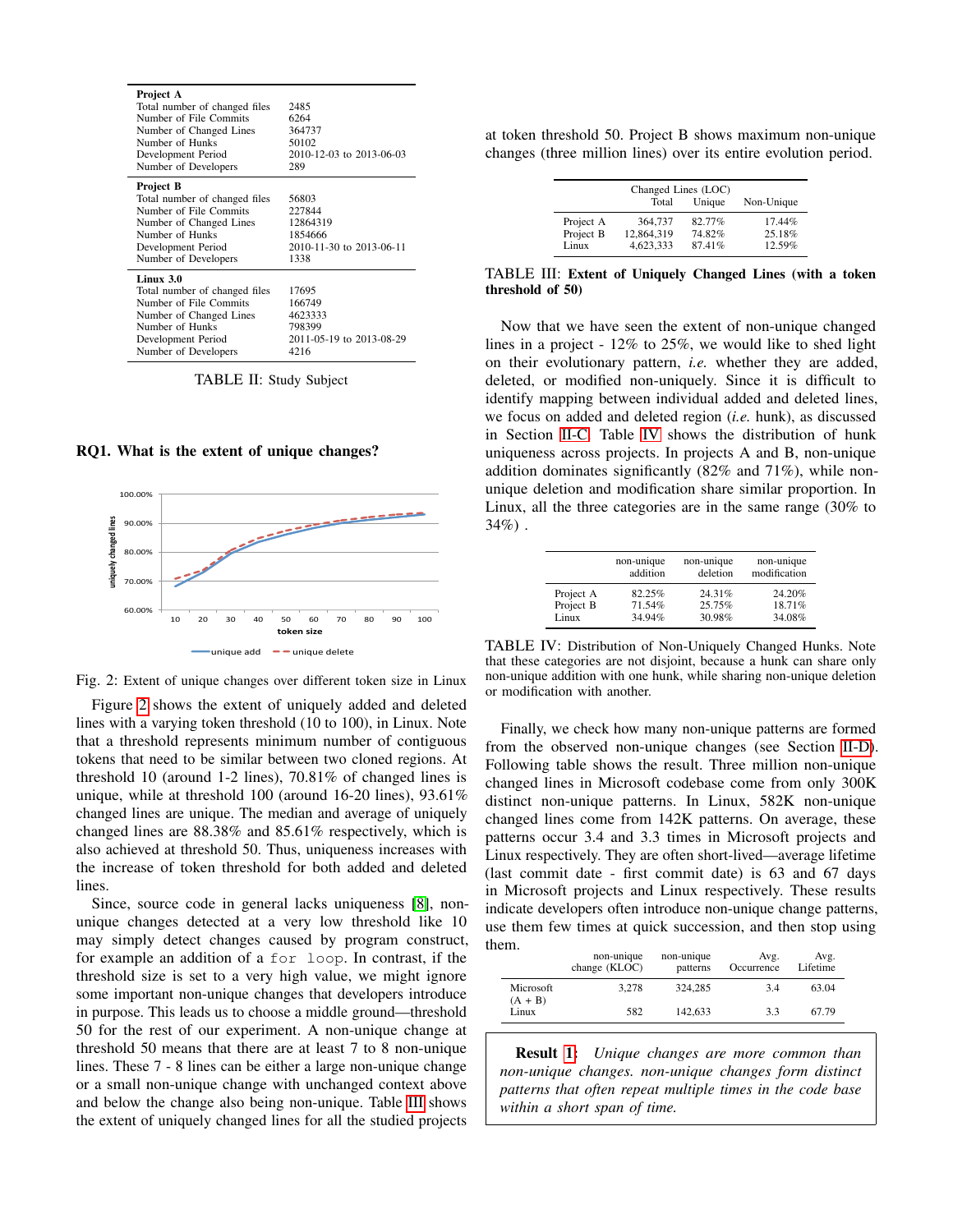<span id="page-5-0"></span>

Fig. 3: Characteristics of non-unique changes along the dimension of developers.

Since extent of non-unique changes is non-trivial, we wonder who commits such non-unique changes. Since developers usually have individual coding style, it may be possible that some developers introduce more non-unique changes than others. It is also important to know whose changes they borrow. Especially, if we find that developers follow their own nonunique pattern often, this broadens the scope of personalized recommendation system [\[13\]](#page-10-7). All these lead us to question:

### <span id="page-5-2"></span>RQ2. Who introduces unique changes?

First, we measure the extent of non-unique changes over total changes that a developer has committed over time. Figure [3\(a\)](#page-5-0) shows the frequency distribution of the proportion of non-unique changes per developer. Almost all developers commit non-unique changes, although some commit more than others. For example, we found 10 and 20 developers in Linux and Microsoft respectively, who only committed nonunique changes. A closer look reveals that these developers contributions in respective projects are considerably low—only 1 to 16 lines of changes during the studied period. On average, 42.67% changes of a Microsoft developer is non-unique, and Linux developers commit more unique changes—only 5.83% of a developer's commit is non-unique in Linux.

We further check whose changes developers borrow to introduce non-uniqueness. We measure that by computing developer diversity—the number of developers using a nonunique pattern. Figure [3\(b\)](#page-5-1) shows the frequency distribution of developer diversity. A large number of patterns (105,208 and 278,509 in Linux and Microsoft Projects) are actually owned by a single developer. The curve falls sharply as developer diversity increases. Only 0.39% and 0.55% of total non-unique patterns are introduced by more than 4 developers in the Microsoft projects and Linux respectively. Such less diverse changes suggest that developers have their own set of patterns that they repeatedly use. A highly diverse change pattern often suggests a system wide pervasive change. For example we find a change pattern with developer diversity of 10 in Linux that modified an existing logging feature. In another instance, multiple developers repeatedly change identifier type proc\_inode to type proc\_ns and the associated code over a long period of time.

<span id="page-5-1"></span>Result [2:](#page-5-2) *Developers have their own set of change patterns that they use repeatedly.*

Since we have seen that developers repeatedly use nonunique patterns, we wonder where they are used. Knowing the answer not only serves researcher's curiosity, it has several advantages. For example, if two software components often change in non-unique manner, the developers of one component may help in reviewing the code of the other. Also, same group of developers may be assigned to maintain two such closely related modules. Thus, we ask the following question:

<span id="page-5-4"></span><span id="page-5-3"></span>RQ3. Where do unique changes take pace?

| Rank | Unique Changes $(\%)$ |        | Non-Unique Changes (%) |           |
|------|-----------------------|--------|------------------------|-----------|
| 1.   | fs/jbd/               | 97.52% | sound/drivers/         | 94.34%    |
| 2.   | drivers/video/        | 94.25% | lib/                   | 92.86%    |
| 3.   | fs/ext4/              | 93.79% | net/netlink/           | 91.67%    |
| 4.   | fs/dlm/               | 92.54% | sound/ppc/             | $90.00\%$ |
| 5.   | drivers/w1/           | 91.90% | fs/logfs/              | 89.74%    |
| 6.   | drivers/ide/          | 91.58% | fs/jfs/                | 89.28%    |
| 7.   | fs/ubifs/             | 91.40% | drivers/nfc/           | 88.89%    |
| 8.   | arch/microblaze/      | 91.09% | drivers/hwmon/         | 86.67%    |
| 9.   | drivers/block/        | 90.91% | fs/proc/               | 83.33%    |
| 10.  | drivers/char/         | 90.71% | fs/hfsplus/            | 81.25%    |

TABLE V: Top 10 development directories containing unique and non-unique changes

First we measure extent of non-unique changes per file. For each file, we take the ratio of unique and total changes across all the commits. Thus, if a file f is committed n times within the studied period, ratio of unique changes for file  $f =$ 

$$
\frac{\sum_{i}^{n} \text{uniquely changed lines}}{\sum_{i}^{n} \text{total changed lines}}
$$

Table [V](#page-5-3) shows top 10 sub-directories in Linux (up to 2 levels from the root of the source code) that contain most unique and non-unique changes. While the journaling block-device module fs/jbd contains 97.52% of unique changes, the sound driver module sound/drivers has 94.34% non-unique changes. Non-unique changes are mostly restricted within the same file. In 23.67% cases, non-unique changes are introduced across different commits of the same file, while in 42.24% cases even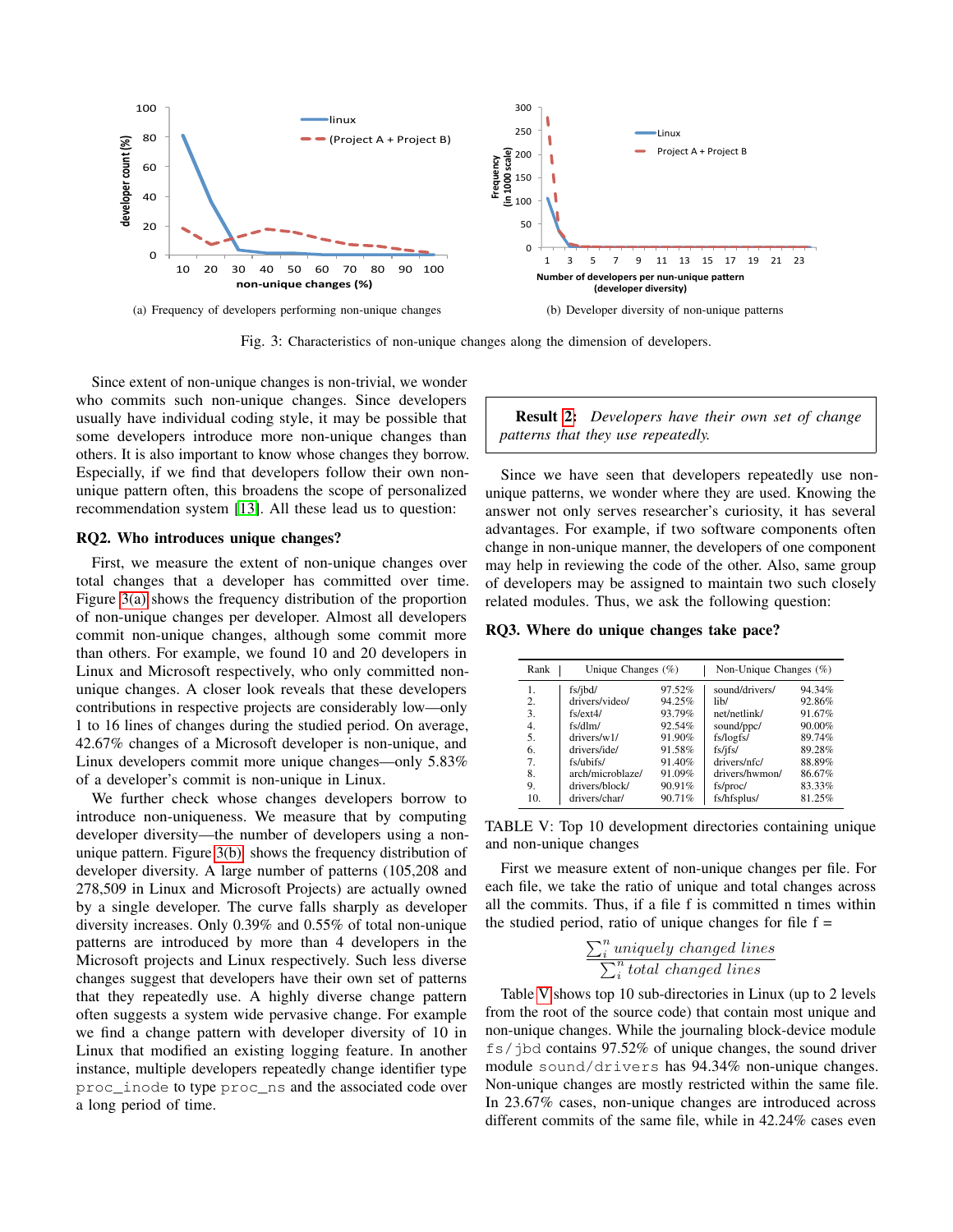<span id="page-6-0"></span>

| Rank | File1                                                 | File2                                                | #Non-Uniquely        |
|------|-------------------------------------------------------|------------------------------------------------------|----------------------|
|      |                                                       |                                                      | <b>Changed Lines</b> |
|      | /drivers/staging/csr/csr_wifi_router_ctrl_serialize.c | /drivers/staging/csr/csr_wifi_sme_serialize.c        | 20445                |
| ٠.   | /drivers/media/common/siano/smsdvb-debugfs.c          | /drivers/media/common/siano/smsdvb.c                 | 4200                 |
|      | /drivers/net/wireless/rtlwifi/rtl8192c/phy common.c   | /drivers/net/wireless/rtlwifi/rtl8192de/phy.c        | 3087                 |
| 4.   | /drivers/staging/csr/csr_wifi_router_serialize.c      | /drivers/staging/csr/csr_wifi_sme_serialize.c        | 2685                 |
| J.   | /drivers/gpu/drm/nouveau/core/engine/graph/ctxnvc0.c  | /drivers/gpu/drm/nouveau/core/engine/graph/ctxnve0.c | 2648                 |

|  | TABLE VI: Top 5 file couplings with non-unique changes |  |  |
|--|--------------------------------------------------------|--|--|
|  |                                                        |  |  |

within the same commit (but across hunks). The rest 34.07% of non-unique changes are made across different files.

Also, some files often change in a non-unique fashion. Table [VI](#page-6-0) shows top 5 file pairs in Linux sharing non-unique changes. Note that, in most cases name of the file pairs are also very similar and relates to similar functionality. This shows that similar software artifacts often change non-uniquely.

Result [3:](#page-5-4) *Unique & non-unique changes are localized in certain modules.*

# IV. APPLICATIONS

Distinguishing non-unique changes from unique ones can facilitate many software engineering applications. We demonstrate this concretely by implementing a risk analysis system (Section [IV-A\)](#page-6-1) and two recommendation systems (Section [IV-B\)](#page-7-0).

### <span id="page-6-1"></span>*A. Risk Analysis*

There has been decades of research on software risk analysis [\[10\]](#page-10-8). Using sophisticated statistical or machine learning models [\[24\]](#page-10-9), [\[22\]](#page-10-10), risk of a software component is predicted, primarily based on its evolutionary history. Different types of software metrics including product metrics (lines of code, source code complexity), process metrics (pre-release bugs, software churn), and social metrics (number of developers) are typically used for risk prediction models [\[24\]](#page-10-9). Nagappan *et al.* found that *changed code* is also a good indicator of bug-proneness [\[22\]](#page-10-10). However, all changes are not necessarily buggy. In this section, we show that categorizing changes as unique and non-unique can further facilitate the risk assessment of a file commit.

*Methodology.* Our risk analyzer works on the assumption that if a bug is introduced to the codebase, the bug will be fixed within few months. For example, if a commit  $c$  introduces a bug to file f, soon there will be a bug-fix commit  $c<sub>b</sub>$  to the file (within  $t$  months from the commit date of  $c$ ). Here, we build a prediction model that assesses  $c$ 's risk of introducing a bug. We start with analyzing the evolution history of file  $f$ . Figure [4](#page-6-2) illustrates how the risk analyzer works.

First, we identify all the bug-fix commits  $(c_b)$  that fix errors or bugs in the codebase. For Microsoft projects, we identify such commits from bug fix database. For Linux, we identify the bug fix commits whose commit messages contain at least one of the key words: 'bug', 'fix', and 'error'. Then for each file commit we analyze its risk of introducing a bug *w.r.t.* pre and post-release bugs. For a file  $f$ , if a bug-fix commit  $c<sub>b</sub>$  is found within  $t$  months of a commit  $c$ , we consider that  $c$  may have introduced that bug, hence c's bug-potential is non-zero.

<span id="page-6-2"></span>

Fig. 4: Workflow of the Risk Analyzer per File Commit. The timeline shows the evolution of a file  $f$ . Each marker (triangle or star) is a commit, where red stars indicate bug-fix commits  $(c3, c4, and c6)$ .  $c3$  and  $c4$  are pre-release fixes,  $c6$  is a postrelease fix as c6's commit date is after the release date, marked in red line.

We measure *risk* of a commit by its *bug potential*—the number of bugs that are fixed within  $t$  months of the commit. The bug potential starts from 0, indicating zero risk.

We treat pre-release and post-release bugs differently. As the name suggests, the *pre-release* bugs are detected and fixed before the release of a software. Usually they are detected through continuous testing, often parallel to development process. Hence, we assume that these bugs should be detected and fixed within few months from their date of introduction. To detect pre-release bugs, we look forward in the evolution history of the file up-to a predefined lookup time  $t$ , and check whether the file has undergone any bug-fixes in the future. The bug potential of a commit is equal to the number of prerelease bug-fixes found within that lookup time. For example, in Figure [4,](#page-6-2) for a lookup time  $t = T_1$ , commit c1 sees only one pre-release bug-fix c3. Hence, c1's bug potential become 1. Similarly, c2 has bug potential 2 as it sees 2 pre-release fixes c3 and c4 within lookup time  $t = T_1$ .

*Post-release* bugs are reported by customers facing realworld problems, only after the software is released. Since these bugs are noticed only after real-world deployment, they are in general serious in nature. The post-release bugs were not detected during the active development period. Thus, we assume every commit in the pre-release can potentially cause the post-release bug irrespective of its time frame; *i.e.* if a post-release bug is fixed to a file  $f$ , any change throughout  $f$ 's evolution can potentially introduce the bug. Thus for a postrelease bug, we increment the bug potential of each commit of f prior to the fix, similar to Tarvo *et al.* [\[29\]](#page-10-11). . For instance, for the post release fix  $c6$ , we assume all the previous commits  $(c1)$ to c5) have equal potential to introduce the error and increment their bug potential by one. Thus,  $c1$ 's bug potential become  $1+1=2, c2$ 's bug potential become  $2+1=3$  and so on.

To check whether unique file commits are more risky than non-unique file commits, we compare the bug potential of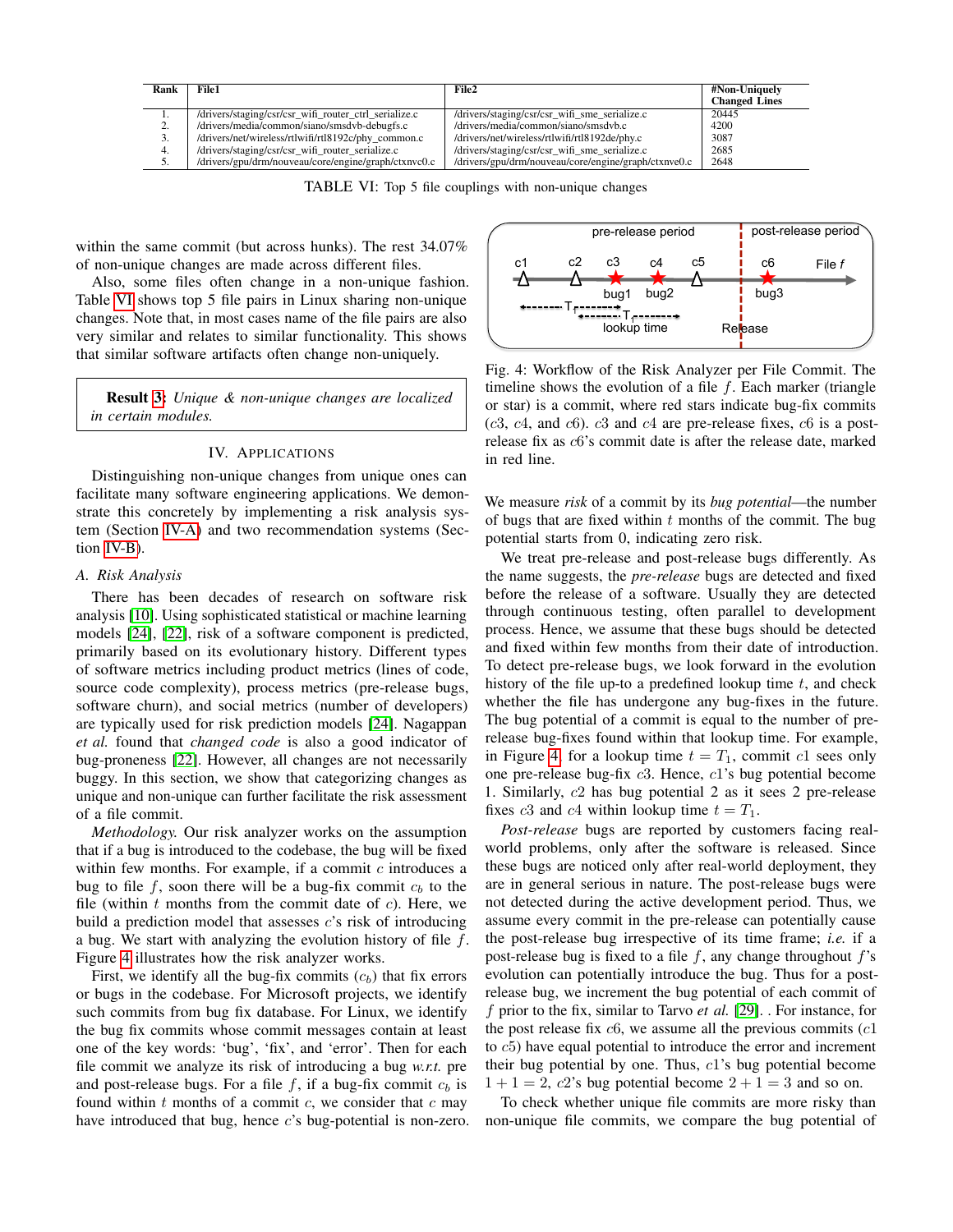the two using non-parametric Mann-Whitney-Wilcoxon test (MWW) [\[28\]](#page-10-12). First, we calculate the *non-uniqueness* of a file commit as the ratio of number of non-unique changed lines (S) to the total changed lines  $(T)$  associated in the commit  $<sup>1</sup>$  $<sup>1</sup>$  $<sup>1</sup>$ . Next,</sup> we categorize the file commits into unique and non-unique groups based on their non-uniqueness—a file commit is nonunique, if its non-uniqueness is more than a chosen *threshold* and vice versa. We then measure the *risk* of introducing bugs of non-unique commits over the unique commits.

$$
risk = \frac{\text{average bug potential of non-unique group}}{\text{average bug potential of unique group}}
$$

Note that risk is computed as a ratio of the average bug potentials. Therefore, the number of unique or non-unique changes will not impact the risk value.

<span id="page-7-2"></span>

|                |                | Linux    |      | Microsoft (proj $A + B$ ) |       |
|----------------|----------------|----------|------|---------------------------|-------|
| non-uniqueness | lookup         |          |      |                           |       |
| threshold      | period         | p-value  | risk | p-value                   | risk  |
|                |                | < 0.0001 | 0.93 | < 0.0001                  | 0.455 |
|                | 2              | < 0.0001 | 0.88 | $\Omega$                  | 0.46  |
| $0.6^{\circ}$  | 3              | < 0.0001 | 0.88 | $\Omega$                  | 0.46  |
|                | 4              | < 0.0001 | 0.87 | $\Omega$                  | 0.46  |
|                | 5              | < 0.0001 | 0.86 | $\Omega$                  | 0.46  |
|                | 6              | < 0.0001 | 0.85 | $\Omega$                  | 0.45  |
|                |                |          |      |                           |       |
|                |                |          |      |                           |       |
|                | 1              | < 0.0001 | 1.02 | < 0.0001                  | 0.54  |
|                | $\overline{2}$ | < 0.0001 | 0.97 | $\Omega$                  | 0.54  |
| 0.5            | 3              | < 0.0001 | 0.96 | $\Omega$                  | 0.54  |
|                | 4              | < 0.0001 | 0.95 | $\Omega$                  | 0.54  |
|                | 5              | < 0.0001 | 0.93 | $\Omega$                  | 0.54  |
|                | 6              | < 0.0001 | 0.92 | $\Omega$                  | 0.54  |

TABLE VII: Wilcoxon-Mann-Whitney test of unique vs. nonunique commits in assessing risk of introducing bugs

Result. We repeat the experiments for lookup time 1 to 6 months with varying uniqueness threshold (0.5 and 0.6). The result of WMW test on the potential bug count of unique and non-unique groups is shown in Table [VII.](#page-7-2) For all lookup periods, p-values of WMW is significant indicating the bug-potential of unique and non-unique changes differ with statistical significance.

Also, risk is less than 1 for all lookup periods and nonuniqueness thresholds, except the one marked in red. This means, on average, the bug potential of non-unique changes is less than bug potential of unique changes and the difference is statistically significant. In fact, for Microsoft projects nonunique changes are 50% less risky than the unique changes. That means in Microsoft code developers may introduce nonunique changes with more confidence.

However, for Linux projects the risk ratio is close to one. To further understand this, we measure CohenD's effect size between unique and non-unique commit groups [\[3\]](#page-9-1). In all the cases we observe a low effect size, varying from 0.12 to 0.19. This shows, non-unique changes in Linux may not differ much from the unique changes in terms of their bug proneness. In fact, we found 836 non-unique patterns in Linux that have average bug potential beyond 50. However, we also notice that there are  $180K$  non-unique patterns that do not introduce any errors to the codebase.

<span id="page-7-1"></span><sup>1</sup>Since our goal is to assess risk for each file commit, the risk analysis model is based on changed lines associated with each commit, instead of hunk

## <span id="page-7-0"></span>*B. Recommendation System*

There exists a wide variety of recommendation systems that suggest possible changes or change locations to developers to facilitate software development process [\[27\]](#page-10-13). Learning from the non-unique changes in the history of a project evolution, here we build two different recommendation systems:

- REC-I. When developers select a code fragment to modify, it recommends possible changes that similar code has experienced previously.
- REC-II. When developers make a non-unique change, REC-II recommends other change patterns that cooccurred with that committed change in the past.

*Recommendation System I (REC-I):* REC-I suggests relevant changes to the developer using the history of non-unique changes. When developers modify code, it shows up in the commit as a set of program statements that are deleted and a set of program statements that are added. Therefore, when a developer selects some program statements to modify, REC-I searches for a similar set of deleted program statements from the commit history of the project. If a non-unique match is found, REC-I recommends the set of corresponding program statements that were added in the commit history to the developer. In case of multiple matches (i.e., different set of program statements that are added for a similar set of program statements that were deleted in different parts of the code), REC-I suggests all of them along with their frequency counts. For example, consider Table [VIII.](#page-9-2) If a developer selects line B1 to delete, REC-I searches from the previous change history and find a match A1 that is a non-unique deletion. REC-I then suggests the corresponding line A2 as possible addition.

To measure the accuracy of REC-I, we need a training data set and a test data set consisting of non-unique changes. We split the commit history of a project at a given point of time, and all the commit history data before this point is considered as training data and the data over the next three months from this point in time is considered as test data. For each change in the test data, we query REC-I that searches the training data for a recommendation. Thus, for a query q if  $R_q$  denotes REC-I output, and  $E_q$  denotes actual usage (obtained from the test data),

Precision (P): Percentage of REC-I recommendation that appears in expected usage from the test data, i.e.,  $\frac{|E_q \cap R_q|}{|R_q|}$ **Recall**  $(R)$ : Percentage of expected usage (as appeared in the test data) that is recommended by REC-I, i.e.,  $\frac{|R_q \cap E_q|}{|E_q|}$ 

Note that we evaluate the precision and recall only for those changes in the test data for which a recommendation was made by REC-I.

The accuracy of REC-I is measured at each month (the point in time that separates the training and testing data) for the entire study period (see Figure [5\(a\)\)](#page-8-0). The overall performance of REC-I is measured by computing the mean of all the precision and recall values over the entire study period, similar to Zimmermann et al. [\[32\]](#page-10-14).

$$
P = \frac{1}{N} \sum_{i=i}^{N} P_i \qquad R = \frac{1}{N} \sum_{i=i}^{N} R_i
$$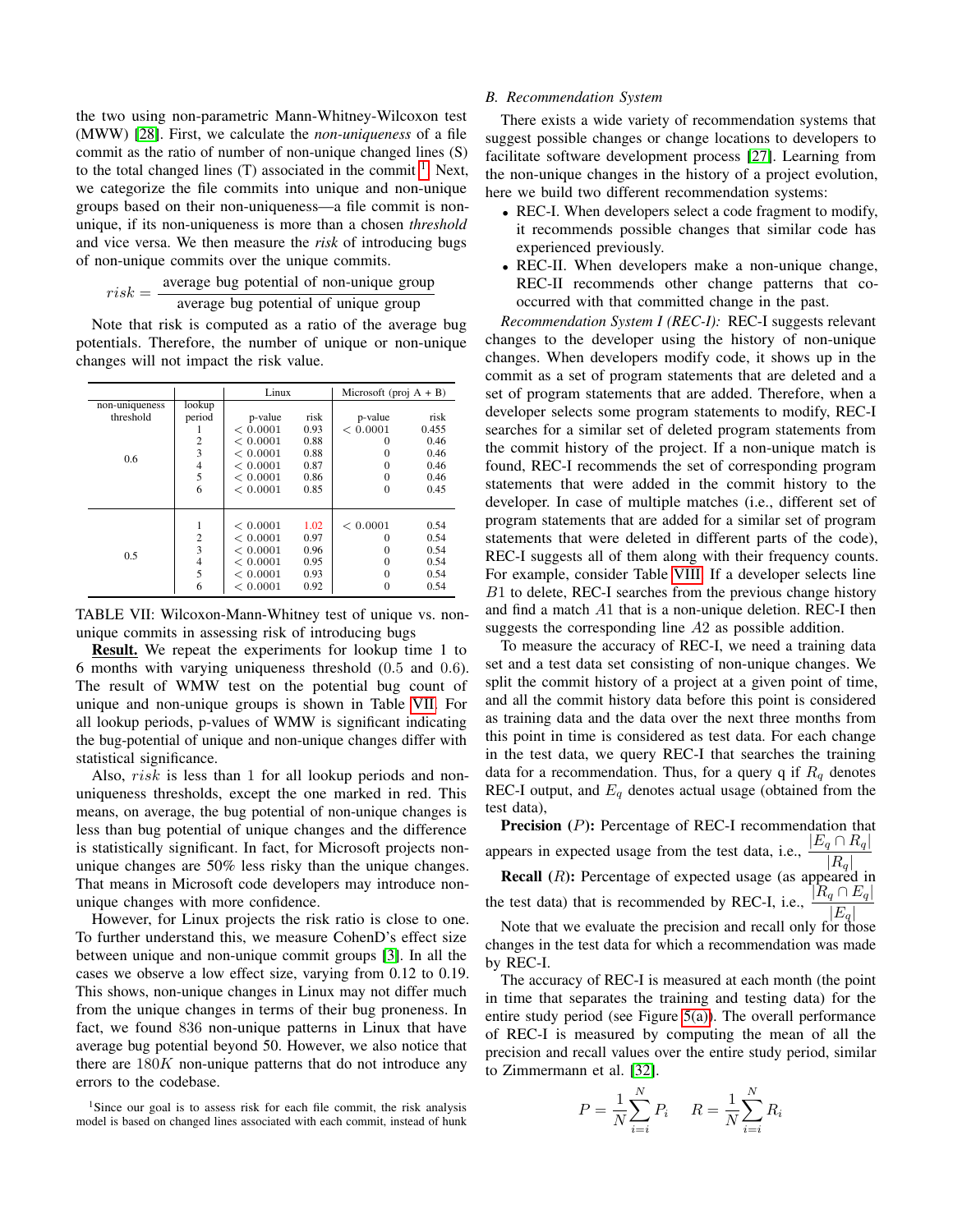<span id="page-8-2"></span><span id="page-8-0"></span>

Fig. 5: Accuracy of Recommendation Systems for Project B

Table [IX](#page-8-1) shows the average precision and recall of REC-I. For project A, B, and Linux precision are 59.91%, 57.41%, and 52.11% respectively. This means when REC-I is returning a query with suggestive changes, there is on average 52.11% to 59.91% chances that developers will accept that recommendation. REC-I's recall values are 67.36%, 65.44%, and 59.02% respectively *i.e.*, REC-I successfully returned 59% to 67% of expected correct suggestion. Such low value of recall is partially due to our choice of high token threshold; we could not suggest non-unique chnages that have smaller change size. For the same reason, we perform reasonably well in precision *w.r.t.* state of the art recommendation system by Nguyen et al. [\[23\]](#page-10-1), based on similar change uniqueness philosophy. They reported a precision of 30% with top-3 and top-1 suggestion. Though a direct comparison with the top-3 and top-1 precision is not possible (though in most of the cases REC-I suggests fewer than five suggestion), our recommendation system performs reasonably well in predicting non-unique changes.

Interestingly, from Figure [5\(a\)](#page-8-0) we find that the precision and recall vary periodically over time. We believe this behavior is related to the short lifespan of the non-unique patterns (See RQ1 of Section [III\)](#page-3-1). When developers introduce a nonunique pattern, they use it frequently for a short amount of time and then stop using it. Once REC-I learns the pattern, it continues suggesting it. As long as the developers use that pattern, the accuracy of REC-1 remains high. However, when the developers stop using the pattern, the accuracy falls off until new non-unique changes are introduced. All the three projects show this periodic trend.

|           | REC-I     |        | REC-II    |           |
|-----------|-----------|--------|-----------|-----------|
|           | precision | recall | precision | recall    |
| Project A | 59.91%    | 67.36% | 38.48%    | $50.79\%$ |
| Project B | 57.41%    | 65.44% | 41.16%    | 46.95%    |
| Linux     | 52.11%    | 59.02% | 42.95%    | 37.53%    |

<span id="page-8-1"></span>-

TABLE IX: Overall Performance of the Recommendation Systems

*Recommendation System II (REC-II):* We observe that developers often use multiple non-unique changes together, in the same commit. For example, changes of Table [VIII](#page-9-2) are committed together 4 times in Linux in different files. They

also appear in different method bodies. Leveraging such cooccurrences, we build Recommendation System II (REC-II) to suggest relevant non-unique changes. If a developer introduces a non-unique change in the code-base, REC-II searches for other change patterns that are committed together in the past along with the introduced change. For each match, REC-II displays frequency, i.e., number of times the recommended changes were committed together.

Similar to REC-I accuracy, we measure REC-II accuracy over a continuous time period. Figure [5](#page-8-2) shows the rolling precision and recall for REC-II for project B. The other two projects show similar trend. We notice that REC-II's precision and recall shows similar periodic nature as those of REC-I. The average precision for projects A, B, and Linux are 38.48%, 41.16%, and 42.95% respectively. Similarly, the recall values are 50.79%, 46.95%, and 37.53% respectively (see Table [IX\)](#page-8-1).

### V. RELATED WORK

Uniqueness of Code. Prior researches show a general lack of uniqueness in source code. Gable and Su study source code uniqueness across 6000 projects including 420 million lines of code and find that code fragments are similar up to seven lines (6 to 40 tokens) [\[8\]](#page-10-6). Using n-gram model, Hindle et al. show that source code is repetitive in nature and has high degree of predictability [\[11\]](#page-10-0). Kamiya et al. find 10% to 30% of code similarity in large scale projects (e.g., gcc-8.7%, JDK-29%, Linux-22.7% etc) [\[14\]](#page-10-3). James et al. find evidences of adopted code in device driver modules between Linux and FreeBSD [\[4\]](#page-10-15). In this work, instead of looking at non-unique code, we look at how non-uniquely code evolves with time.

There are also research on repetitiveness of code change as well. In a recent study, Nguyen *et al.* [\[23\]](#page-10-1) inspect a large corpus of changes for 2,841 open source java projects, and find that up to 70-100% of source code is non-uniquely changed within and across projects. Barr *et al.* also find evidence that change lines reuse existing code. However, these prior works look at changes at small granularity—one or two lines of nonunique changes. In contrast, we purposefully focus on either larger non-unique changes (or smaller non-unique changes but made in similar code context) to avoid unintentional nonuniqueness. Thus, our work does not take into account smaller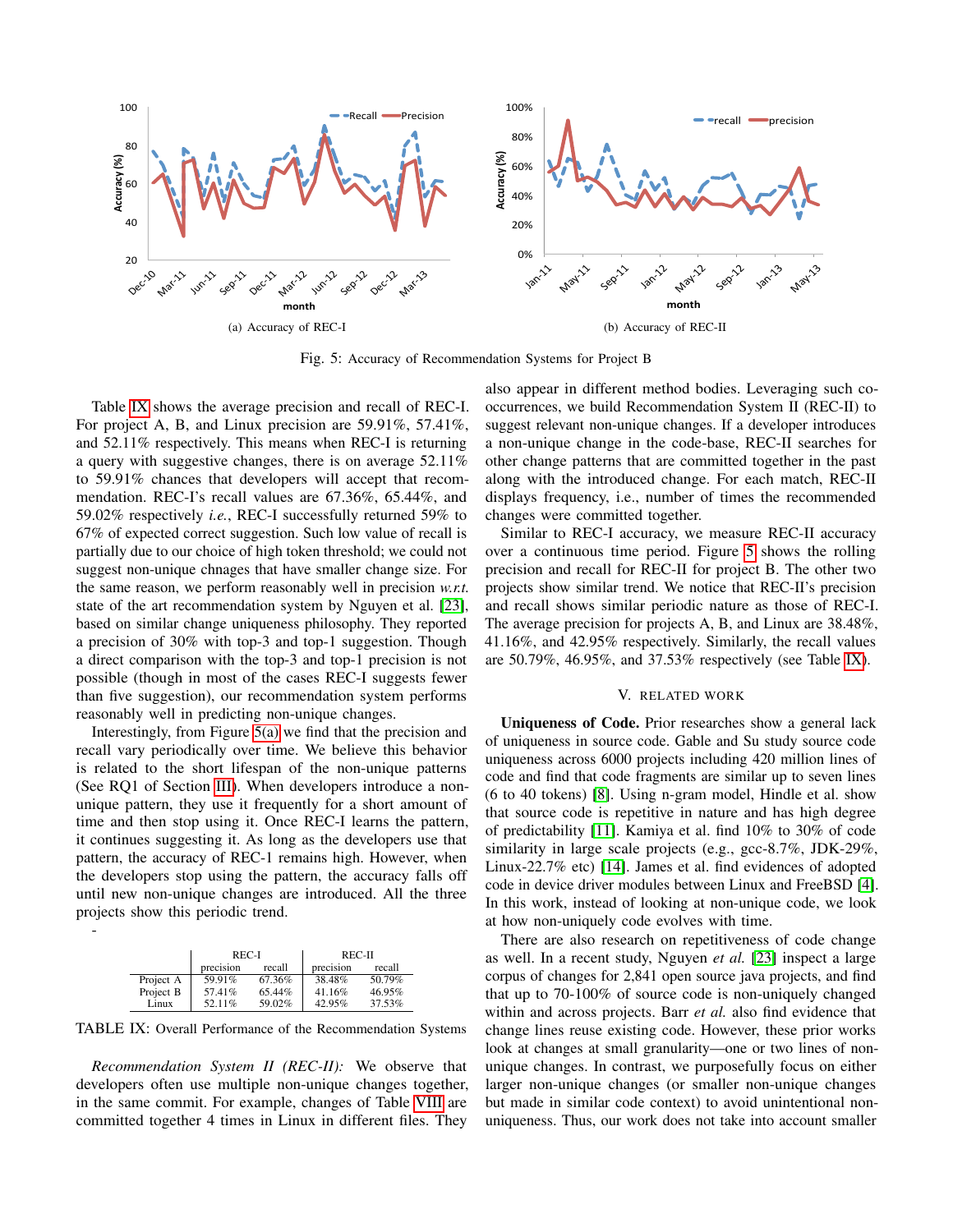<span id="page-9-2"></span>

| Location:/drivers/i2c/busses/i2c-pxa.c;        |                                                        |  |
|------------------------------------------------|--------------------------------------------------------|--|
| Developer: Doug Anderson                       |                                                        |  |
| Commit Date: 02-28-2013                        |                                                        |  |
| non-unique pattern 1                           | non-unique pattern 2                                   |  |
| method: at 91 add device mmc()                 | method: at 91 add device nand                          |  |
| /* ready/busy pin */                           | /* ready/busy pin */                                   |  |
| if (data->wp pin)<br>$A1. -$                   | if (data->rdy pin)<br>$B1. -$                          |  |
| if (gpio_is_valid(data->wp_pin))<br>$A2. +$    | if (qpio_is_valid(data->rdy_pin))<br>$B2. +$           |  |
| at 91_set_qpio_input (data->wp_pin, 1);<br>A3. | at 91 set qpio input (data->rdy pin, 1);<br><b>B3.</b> |  |

TABLE VIII: Example of non-unique changes committed together in Linux. These changes co-occur 4 times in Linux in different files.

non-unique changes that may be introduced due to program construct, for example addition of while loop *etc.*. We further characterize change uniqueness *w.r.t.*before-after relation (nonunique deletion, non-unique addition, non-unique modification) and analyze them in developer and architectural dimensions.

Risk Analysis. Fenton and Niel [\[7\]](#page-10-16), summarize some of the earlier work, while Hall *et. al.* [\[10\]](#page-10-8) summarize the more recent contributions in this area of research. Lessmann *et. al.* [\[18\]](#page-10-17) and D'Ambros *et. al.* [\[6\]](#page-10-18) compare the various risk analysis approaches using benchmark datasets, to identify the strengths and weaknesses of each approach. More recently, Menzies *et. al.* [\[21\]](#page-10-19) and Bettenburg *et. al.* [\[1\]](#page-9-3) have shown that splitting the data in smaller subsets before building fault prediction models is very useful. In this paper we propose a new software metric for risk analysis based on the uniqueness of change in order to predict faults in software.

Recommendation System. Recommending possible changes to programmers to guide software development is a well researched area [\[27\]](#page-10-13). While, some recommendation system suggest API usages [\[12\]](#page-10-20), [\[30\]](#page-10-21) and bug-fixes [\[17\]](#page-10-22) based on the previous development history, others recommend possible code location (file, class, method) that developers should check associated with a given software task. For example, by mining evolutionary data of a project, the ROSE tool [\[32\]](#page-10-14), [\[33\]](#page-10-23) and the tool from Ying et. al. [\[31\]](#page-10-24) identify software artifacts that often modify together. When developers edit code, these tools recommend other possible code locations that developers should change as well, leveraging the co-evolution in the history of the project.

We further extend the change recommendation system (to REC-II) by learning from the co-evolution in the history of the project. Similar to Zimmermann et al. [\[32\]](#page-10-14), [\[33\]](#page-10-23), when a developer is about to commit a code change, REC-II suggests other non-unique changes that were committed together in the past. REC-II recommends with 38% to 43% precision and 37% to 51% recall, on average.

### VI. THREATS TO VALIDITY

Threats to *construct validity* concern the relation between theory and observation. To detect non-unique changes, we rely on the effectiveness of widely used clone detection tool CCFinderX. For the characteristic study of unique changes and their applications, we use a token threshold value of 50. Our findings may differ with a different token threshold. To help readers understand how our results can vary with different number of tokens, we calculate the extent of uniqueness of changes with different token size in Section [III.](#page-3-1)

In terms of *internal validity*, for risk analysis in Section [IV-A,](#page-6-1) we assume that a file commit is error-prone if a bug is fixed in the same file in a later period. However, it is possible that the error occurred due to other factors, such as other error-inducing changes in the same or different files.

Also, while measuring accuracy of the recommendation system in Section [IV-B,](#page-7-0) we measure how accurately we suggest change templates as opposed to actual changes. A template may differ from the actual change by identifier names and types. However, we believe existing auto program generation tools like GenProg [\[9\]](#page-10-25), Sydit [\[19\]](#page-10-26), LASE [\[20\]](#page-10-27), and PAR [\[15\]](#page-10-28) can adapt our suggested templates to the relevant change context and produce more accurate program patches.

*External validity* concerns generalization of our findings. In this work, we analyzed  $C$  and  $C_{++}$  projects. It is possible that other languages show different characteristics of changes. Also, we only studied intra-project uniqueness. In interproject settings, the uniqueness characteristics may be different. However, Nguyen et al. [\[23\]](#page-10-1) studied repetitive changes within and across different java projects and reported similar findings. This indicates our results may still hold in other projects written in different languages.

#### VII. CONCLUSION

The source code in software is constantly changed by developers. In this paper we empirically examined how unique these changes are, by studying a large number of commits from both open source and proprietary domain. We find that the extent of unique changes is a lot more than that of non-unique changes; although developers frequently commit non-trivial amount of non-unique changes.

We believe that because there is a considerable number of non-unique changes to a software, the developers can be helped in many ways to build better software including risk analysis, code reviews, recommendation systems, and automated program repair. To demonstrate the usefulness of non-unique changes we build two recommendation systems and a risk analysis system. We intend to examine other scenarios in the future.

#### **REFERENCES**

- <span id="page-9-3"></span>[1] N. Bettenburg, M. Nagappan, and A. Hassan. Think locally, act globally: Improving defect and effort prediction models. In *Mining Software Repositories (MSR), 2012 9th IEEE Working Conference on*, pages 60– 69, 2012.
- <span id="page-9-0"></span>[2] R. Carraghan and P. M. Pardalos. An exact algorithm for the maximum clique problem. *Operations Research Letters*, 9(6):375–382, 1990.
- <span id="page-9-1"></span>[3] J. Cohen. *Statistical power analysis for the behavioral sciences*. Routledge Academic, 2013.